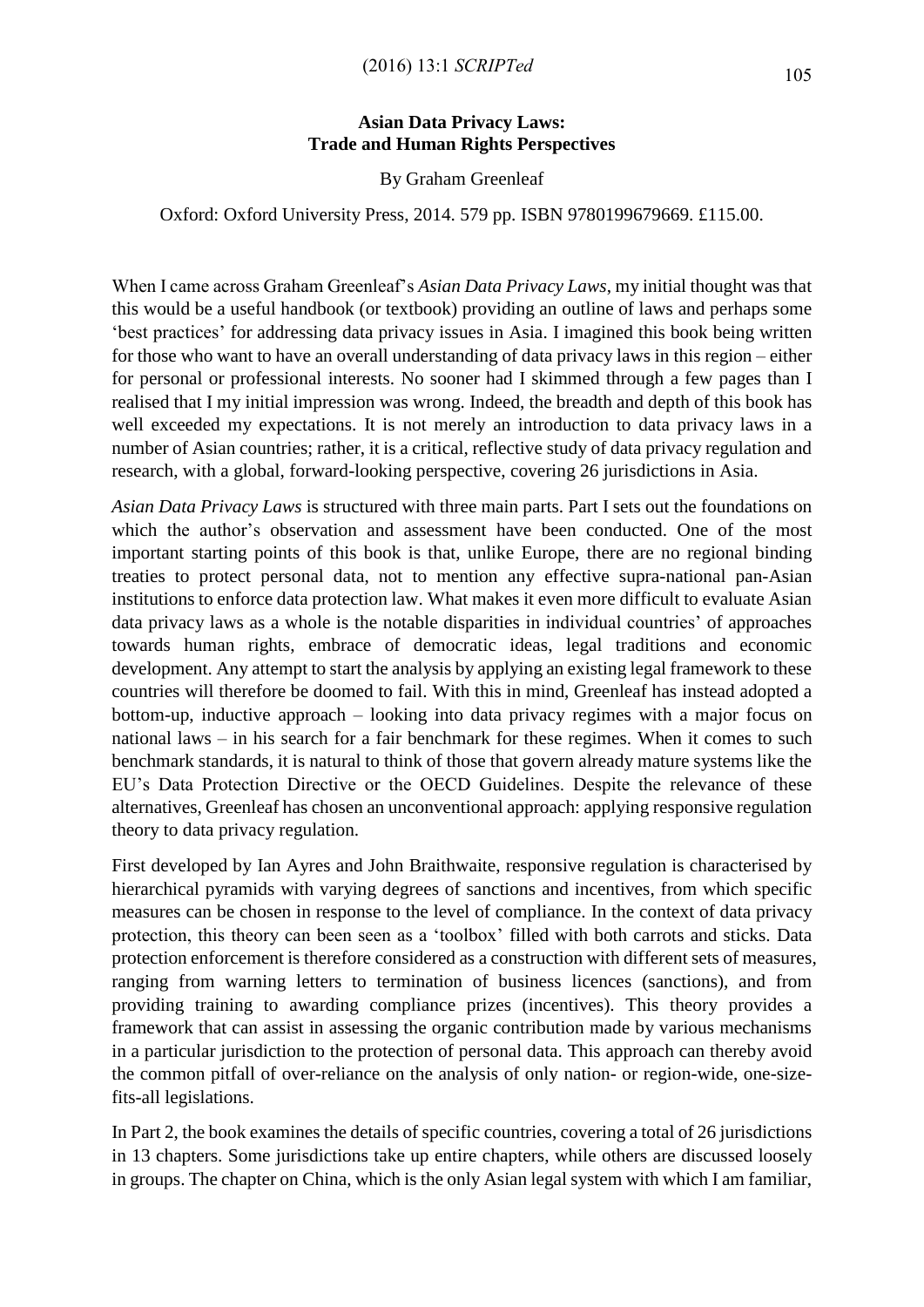provides a good deal of detailed and well-organised insight into the rather complicated development in this field. The term 'Warring States' is used as a metaphor in the title of this chapter to reflect the fact that there is no general data protection law, but instead sectoral or local laws in a 'patchwork, piece-by-piece form'. The complexity is exacerbated by the quasilegislative role of China's supreme court and the uncertainty of the effect of case law. Still, Greenleaf successfully portrays a clear context by investigating statutory laws in the light of some landmark cases, with a good balance between informativeness and readability for even those unacquainted with the system. Greenleaf concludes that the advance of data privacy in China is 'complex but coherent', uncovering the potentials of China's existing laws even without comprehensive data privacy legislation. Recent developments in that country may serve to prove his observation: Article 253(a) of the Criminal Code has now been amended to unambiguously apply to all sectors;<sup>1</sup> the Advertising Act 2015 has reiterated the prohibition of direct marketing without individuals' consent;<sup>2</sup> the latest legislations concerning a wide range of subject-matters such as the tourism industry, anti-terrorism, internet maps and charities have all incorporated the requirements of protecting personal information;<sup>3</sup> and privacy protection has become a 'standard clause' in drafts of proposed legislation across many sectors.<sup>4</sup> All of these instances of an ongoing evolution could be employed to support Greenleaf's already wellevidenced remark that, despite the substantial flaws regarding principles and enforcement, 'there is increasing consistency' emerging in China.

Part III of the book moves on to draw some 'big-picture' comparative conclusions. This Part employs a considerable number of charts to carry out in-depth comparisons of the various jurisdictions with regard to their sources of privacy protection, scope of data privacy laws, data privacy principles, liabilities and cross-border implications. More importantly, by identifying distinctive regulatory models adopted across Asia, this Part investigates a highly controversial issue: is there a possible alternative to the dominant approach in the West? I would rather leave this question open and invite readers to decide for themselves after having explored this book, but it is worth mentioning here that by applying the responsive regulation theory as discussed above, Greenleaf has conducted a large-scale, evidence-supported and unprejudiced study of the functioning of a number of different options. Among all the jurisdictions covered by the book, some have transplanted the European model (e.g. Macau), while others have innovated their own theory and practice (e.g. South Korea). Some have won international acclaim for success in promoting personal data protection, while others have experienced regrettable setbacks. The absence of the need to build up a 'single market' on Asia's agenda has left this region sufficient room to experiment with different approaches, which could in turn inform the debates in the EU and other jurisdictions with well-established data privacy laws.

In the concluding chapter, Greenleaf further explores the possibility of convergence of data privacy in Asia, and in which direction, if any, it is headed. In addressing this possibility, he

1

<sup>&</sup>lt;sup>1</sup> By the time of publication of this book (2014), as pointed out by the author, Article 253(a) (Infringing on citizens' personal information) applied to a list (albeit arguably an inexhaustive one) of industries. However, the latest amendment (2015) has replaced the list with a general reference to anybody, making it clear that this provision is not limited to only certain sectors.

<sup>2</sup> *Advertising Act 2015*, art 43. A similar provision can be found in the *Consumer Act 2013*.

<sup>3</sup> *Tourism Act 2013*, art 52; *Counterterrorism Act 2015*, art 48; *Regulation on Map Management 2015*, art 35; *Charity Act 2016*, art 76.

<sup>4</sup> For example, see draft *Public Library Act*, art 33; draft *Amendment to Insurance Act*, art 140(12); draft *Cybersecurity Act*, ch 4.